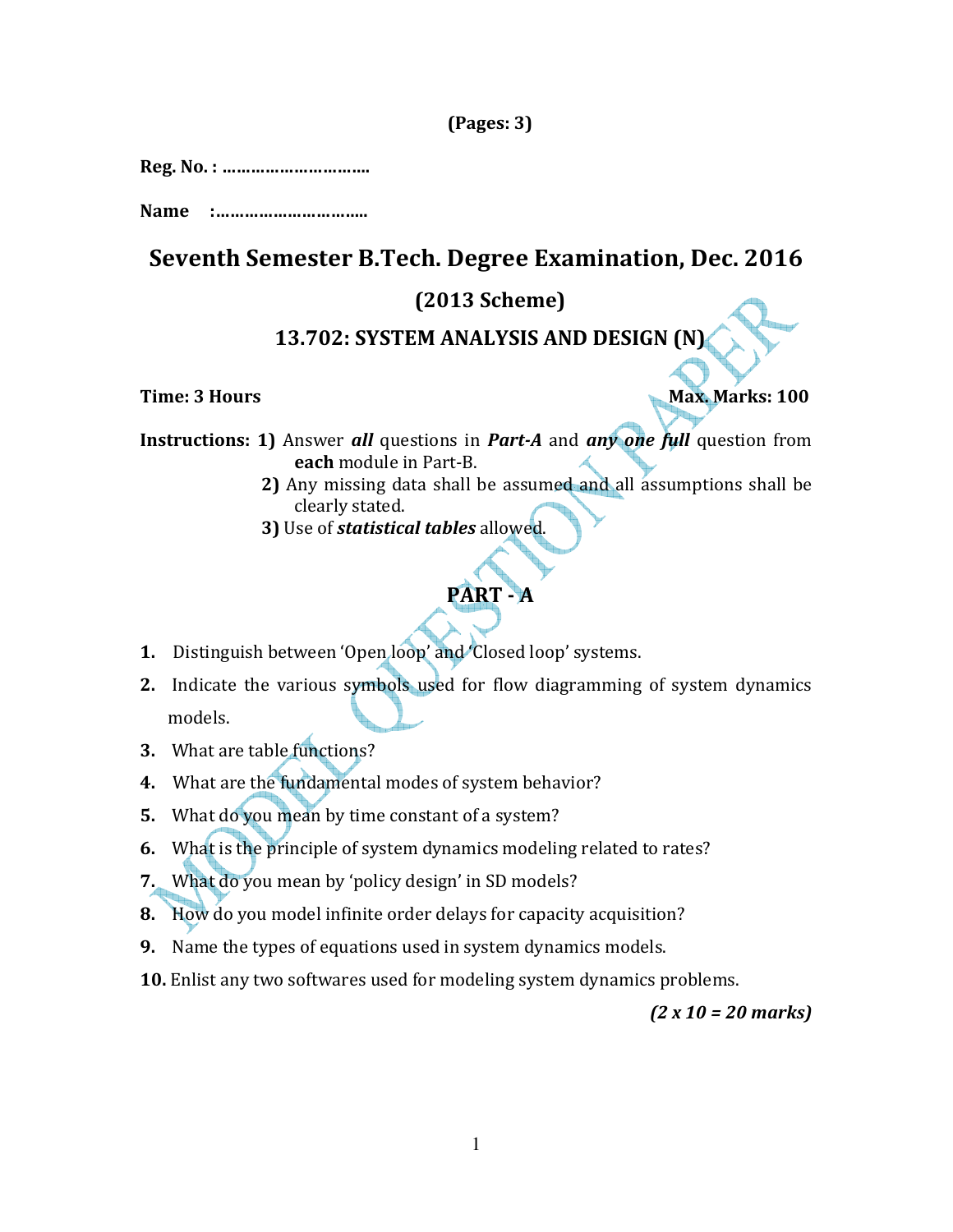### PART B

### MODULE – I

11. Develop causal loop diagram for the following situation and explain.

Commodities, in general, face price fluctuations. One explanation for such a phenomenon is given below.

In case of large production of the commodity, the price tends to come down. The low price, however, encourages the consumers to increase demand, but it acts as a disincentive to the producers. (20 marks)

### OR

- 12. (a) Enlist the characteristics of delays. Explain first and third order delays. (10 marks)
	- (b) Draw likely table function relationships between the following sets of variables and explain:
		- (i) Demand as a function of price.
		- (ii) Crime rate as a function of poverty. (10 marks)

### MODULE – II

13. Explain in detail the behavior of pure second-order negative feedback system using analytical approach with suitable example. (20 marks)

### OR

14. Discuss the following modes of dynamic behavior: (i) Goal seeking and (ii) Oscillation (20 marks)